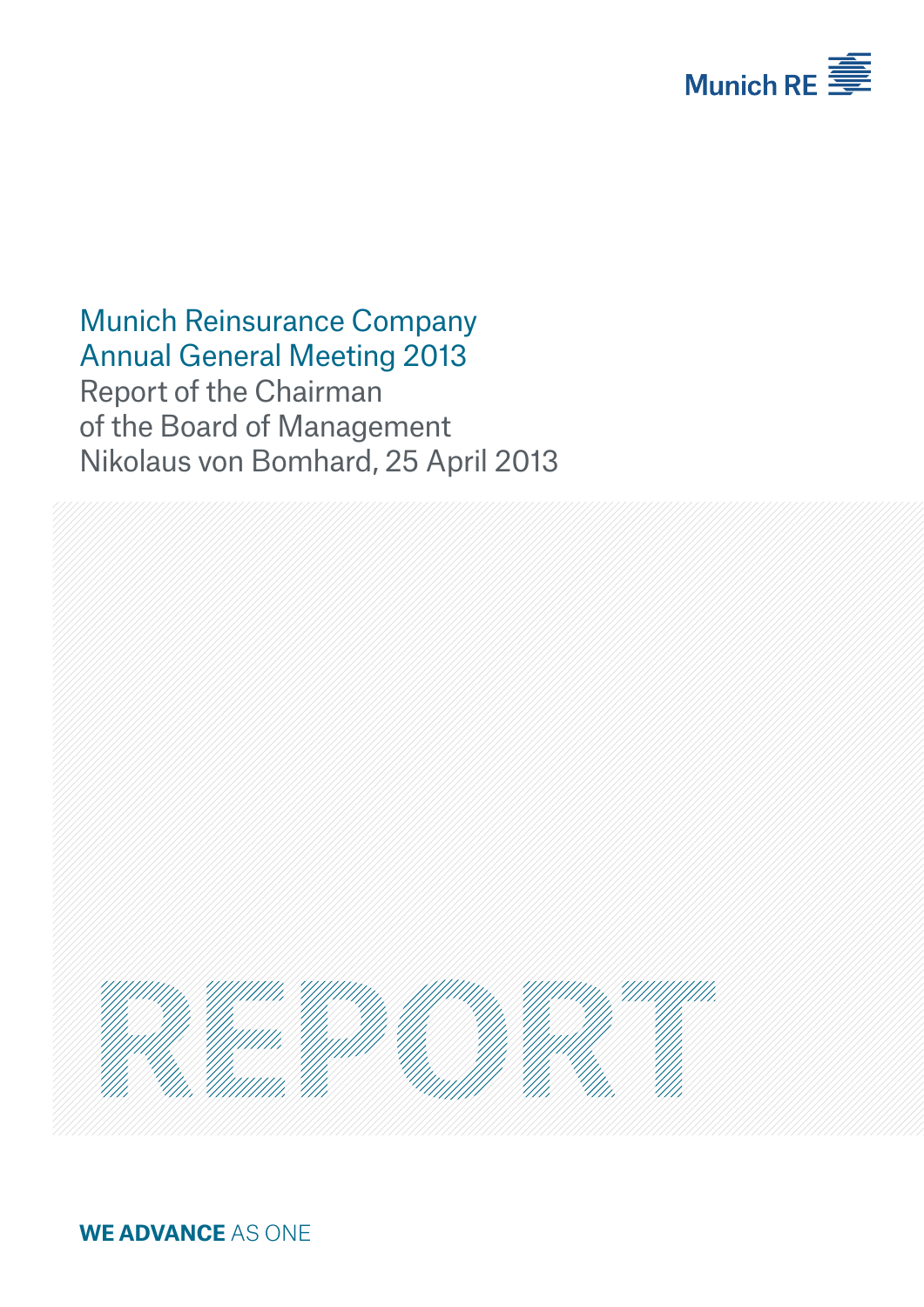# Key figures (IFRS)<sup>1, 2</sup>

#### Munich Re at a glance

| 2012   | 2011                                                                                                                      | 2010   | 2009   | 2008   |
|--------|---------------------------------------------------------------------------------------------------------------------------|--------|--------|--------|
| 52.0   | 49.5                                                                                                                      | 45.5   | 41.4   | 37.8   |
| 50.5   | 47.3                                                                                                                      | 43.1   | 39.5   | 35.7   |
| 41.0   | 40.9                                                                                                                      | 36.6   | 32.4   | 28.7   |
| 12.6   | 12.0                                                                                                                      | 11.1   | 10.2   | 9.1    |
| 5,350  | 1,180                                                                                                                     | 3,978  | 4,721  | 3,834  |
| 866    | $-552$                                                                                                                    | 692    | 1,264  | 1,372  |
| 3,211  | 712                                                                                                                       | 2,430  | 2,564  | 1,579  |
| 16     | 10                                                                                                                        | 8      | 43     | 24     |
| 17.98  | 3.94                                                                                                                      | 13.06  | 12.95  | 7.74   |
| 7.00   | 6.25                                                                                                                      | 6.25   | 5.75   | 5.50   |
| 1,254  | 1,110                                                                                                                     | 1,110  | 1,072  | 1,073  |
| 136.00 | 94.78                                                                                                                     | 113.45 | 108.67 | 111.00 |
| 24.4   | 17.0                                                                                                                      | 21.4   | 21.5   | 22.9   |
| 152.25 | 129.86                                                                                                                    | 126.31 | 114.89 | 106.42 |
| 213.8  | 201.7                                                                                                                     | 193.1  | 182.2  | 174.9  |
| 27.4   | 23.3                                                                                                                      | 23.0   | 22.3   | 21.1   |
| 12.6   | 3.3                                                                                                                       | 10.4   | 11.8   | 7.0    |
| 11.0   | 5.7                                                                                                                       | 3.6    | 3.2    | 2.5    |
| 186.1  | 181.2                                                                                                                     | 171.1  | 163.9  | 157.1  |
| 258.4  | 247.6                                                                                                                     | 236.4  | 223.4  | 215.4  |
| 45,437 | 47.206                                                                                                                    | 46.915 | 47.249 | 44,209 |
|        | €bn<br>€bn<br>€bn<br>€bn<br>€m<br>€m<br>€m<br>€m<br>€<br>€<br>€m<br>€<br>€bn<br>€<br>€bn<br>€bn<br>%<br>€bn<br>€bn<br>€bn |        |        |        |

#### **Reinsurance**

|                                                    | 2012  | 2011  | 2010  | 2009  | 2008  |
|----------------------------------------------------|-------|-------|-------|-------|-------|
| €bn<br>Gross premiums written                      | 28.2  | 26.0  | 23.6  | 21.8  | 21.9  |
| €bn<br>Investments                                 | 83.8  | 79.5  | 83.7  | 76.8  | 78.4  |
| €bn<br>Net technical provisions                    | 61.1  | 62.7  | 56.6  | 53.4  | 55.8  |
| €m<br>Large and very large losses (net)            | 1,799 | 5.048 | 2.228 | 1.157 | 1,507 |
| €m<br>Natural catastrophe losses                   | 1,284 | 4.538 | 1.564 | 196   | 832   |
| %<br>Combined ratio property-casualty <sup>5</sup> | 91.0  | 113.8 | 100.5 | 95.3  | 99.4  |

#### Primary insurance

|                                  |     | 2012  | 2011  | 2010  | 2009  | 2008  |
|----------------------------------|-----|-------|-------|-------|-------|-------|
| Gross premiums written           | €bn | 17.1  | 17.4  | 17.5  | 16.6  | 17.0  |
| Investments                      | €bn | 124.9 | 117.0 | 121.8 | 118.4 | 114.0 |
| Net technical provisions         | €bn | 122.7 | 116.1 | 111.2 | 107.7 | 101.4 |
| Combined ratio property-casualty | %   | 98.7  | 99.1  | 96.8  | 93.2  | 90.9  |

#### Munich Health

|                             |     | 2012  | 2011 | 2010 | 2009 |  |
|-----------------------------|-----|-------|------|------|------|--|
| Gross premiums written      | €bn | 6.7   | 6.0  |      | 4.0  |  |
| Investments                 | €bn | 4.2   | 4.6  |      |      |  |
| Net technical provisions    | €bn | 2.2   | 2.4  | 3.3  | 2.9  |  |
| Combined ratio <sup>6</sup> | %   | 100.2 | 99.5 | 99.7 | 99.4 |  |

1 Previous years' figures adjusted owing to IAS 8; see "Changes in accounting policies and other adjustments".<br>2 In 2012, our segment reporting was modified and no longer has a consolidation column. The figures for

3 Up to and including 2010, this contains own shares earmarked for retirement.<br>4 Including those apportionable to minority interests and policyholders.<br>5 The figures for 2011 are not adjusted for relief of 1.4 percentag

6 Excluding health insurance conducted like life insurance.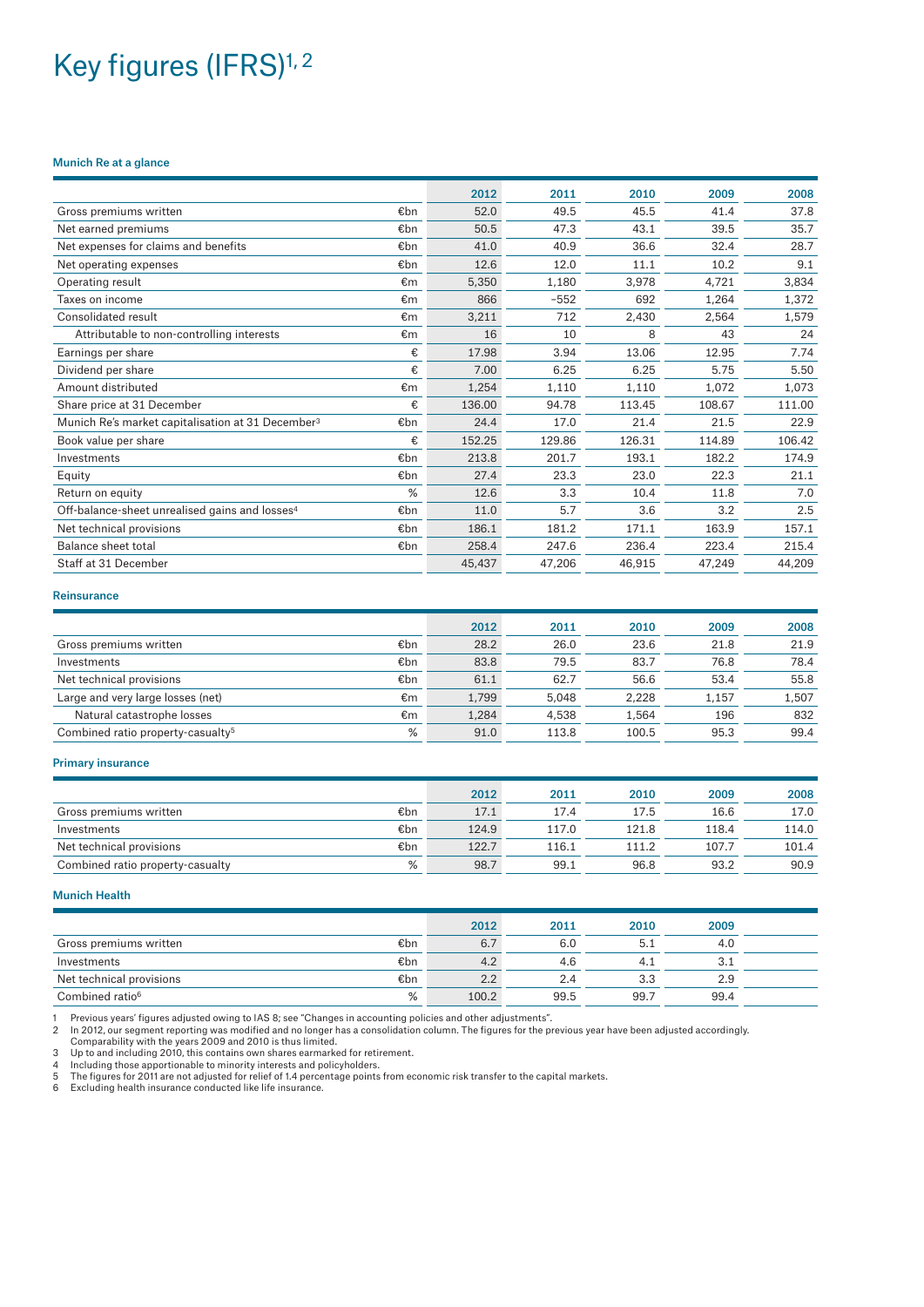*Munich Reinsurance Company Annual General Meeting 2013 Report of the Chairman of the Board of Management, Nikolaus von Bomhard, 25 April 2013*

#### **Ladies and gentlemen,**

On behalf of the Board of Management, I would like to welcome you to the 126th Annual General Meeting of your Company, Munich Re. Good morning to all of you here at the Congress Center in Munich and also to those following our AGM on the internet.

As in the previous years, our shareholders have the opportunity to exercise their voting rights from home by postal vote or online. I am pleased that so many of you have nevertheless chosen to attend in person.

#### **Very good Group result**

I would like to begin by looking at the business results for last year. As you know, we do not manage our business on the basis of volume targets. For us, the focus of our business is on profitability. I will therefore concentrate here on the result situation in the individual fields of business. On the accompanying slides, you can also see information on the development of the business fields' premium income.

This slide shows the development of Munich Re's share price – a very pleasing picture. You can see that over the year we clearly outperformed the EURO STOXX 50, the index comprising the 50 most important European stocks. We also did distinctly better than the index featuring the most important European insurance stocks, the STOXX Europe 600 Insurance.

A few words on our strategy. We again had to cope with difficult market conditions in 2012. In an environment of extremely low interest rates in countries of importance for us, regular income from investments fell. We nevertheless surpassed our result target. How was this achieved? As an insurer and reinsurer, we see ourselves first and foremost as a risk carrier. In our core business – the assumption of risks – we were so profitable that we were successful even in an environment of low interest rates. This is illustrated on the right-hand side of the slide. The technical result has increased relatively markedly compared with the investment result.

Let me now turn to our Group's business results for last year.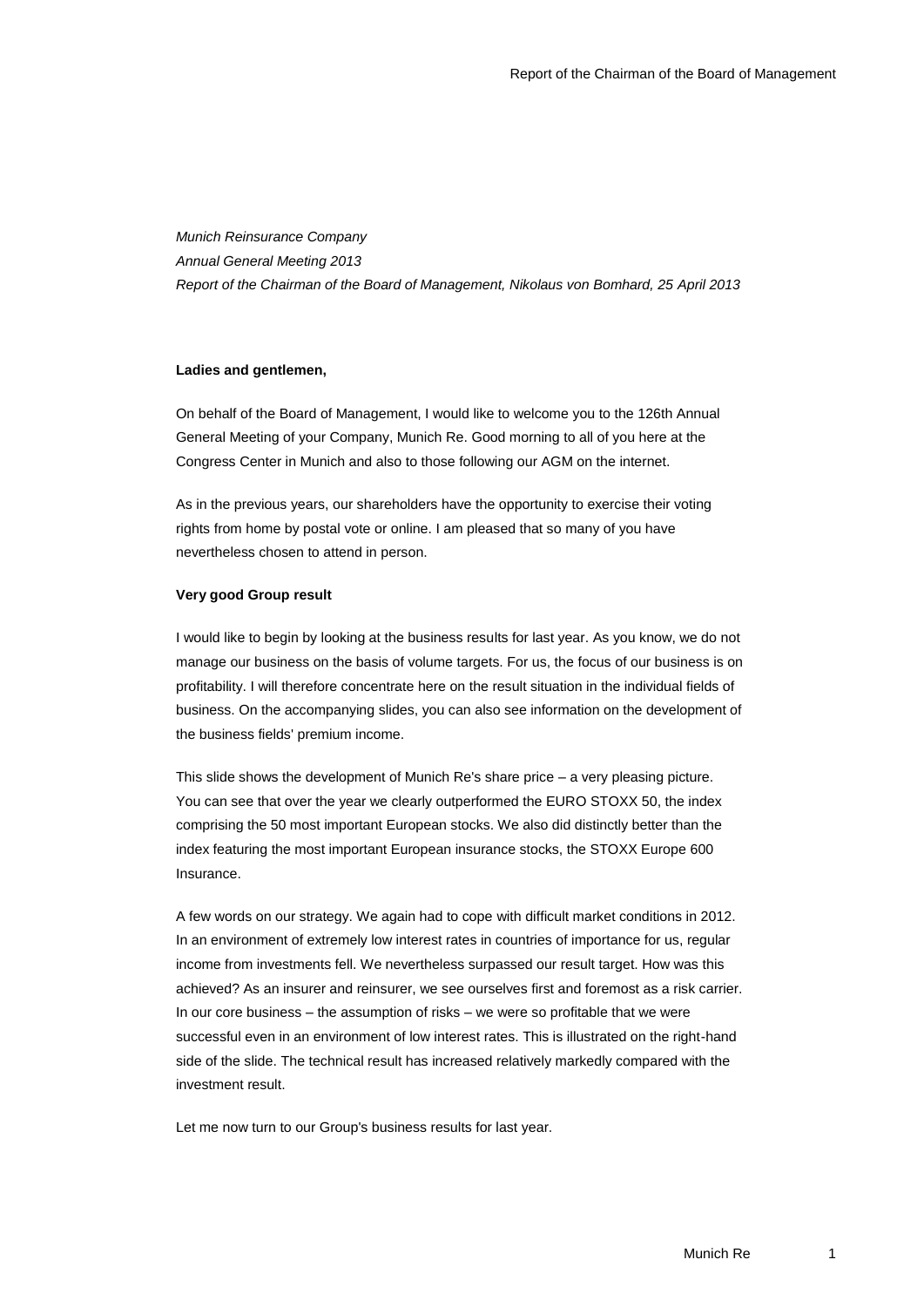We posted a very satisfying profit for the year of €3.2bn, thus clearly exceeding our original consolidated result target of €2.5bn for 2012. Besides rigorous risk management, the foundation of this result was our extremely disciplined underwriting policy. At the same time, we realised profitable business opportunities, notably also by providing innovative solutions. Our core business in primary insurance and reinsurance is healthy. Claims expenditure for major losses in reinsurance was slightly below average in 2012 – that helped, but was not crucial. By contrast, major-loss expenditure in primary insurance was somewhat higher than in the previous year. In addition, there was a good investment result, which rose by almost 25% compared with the previous year. This investment result was attributable to our prudent approach: we did not try to compensate for falling returns with earnings from more risky investments.

In the light of the very gratifying result, I would like to expressly thank all staff throughout the Group for their successful work.

A few brief remarks about our capitalisation: Our capital base continues to be very solid. Shareholders' equity increased to over €27bn at the end of 2012. This situation is reflected in our proposal for the appropriation of the net retained profits: the payment of an increased dividend of €7.00 per share. Subject to your approval, this would mean a total payout of just over €1.25bn based on the shares currently in circulation.

And now to the individual fields of business.

#### **Primary insurance**

Given the low interest rates in particular, the year 2012 was not an easy one for primary insurance, especially in Germany. I am showing you the ERGO Insurance Group's result. You can find the result of the primary insurance segment in the footnote on the slide. The ERGO Insurance Group, in which Munich Re concentrates its primary insurance business, showed a profit of €289m. Without the burden of making provision for restructuring expenses, ERGO would have exceeded its target for the year of approximately €400m. These one-off restructuring charges are the consequence of reorganising the German sales units. The planned greater integration of the sales forces impacted the result by a total of €128m in 2012. But we will benefit from this move in the long run. The restructuring of the sales forces will result in a uniform sales advice process, less complexity, and cost savings. The related cutting of up to 700 salaried sales posts and up to 650 back-office jobs is painful. Together with its co-determination bodies, ERGO is working to find fair and socially balanced solutions for the employees concerned. Particular progress was made in ERGO's international business, where it achieved a profit of over €100m in 2012 after being slightly in the red the previous year.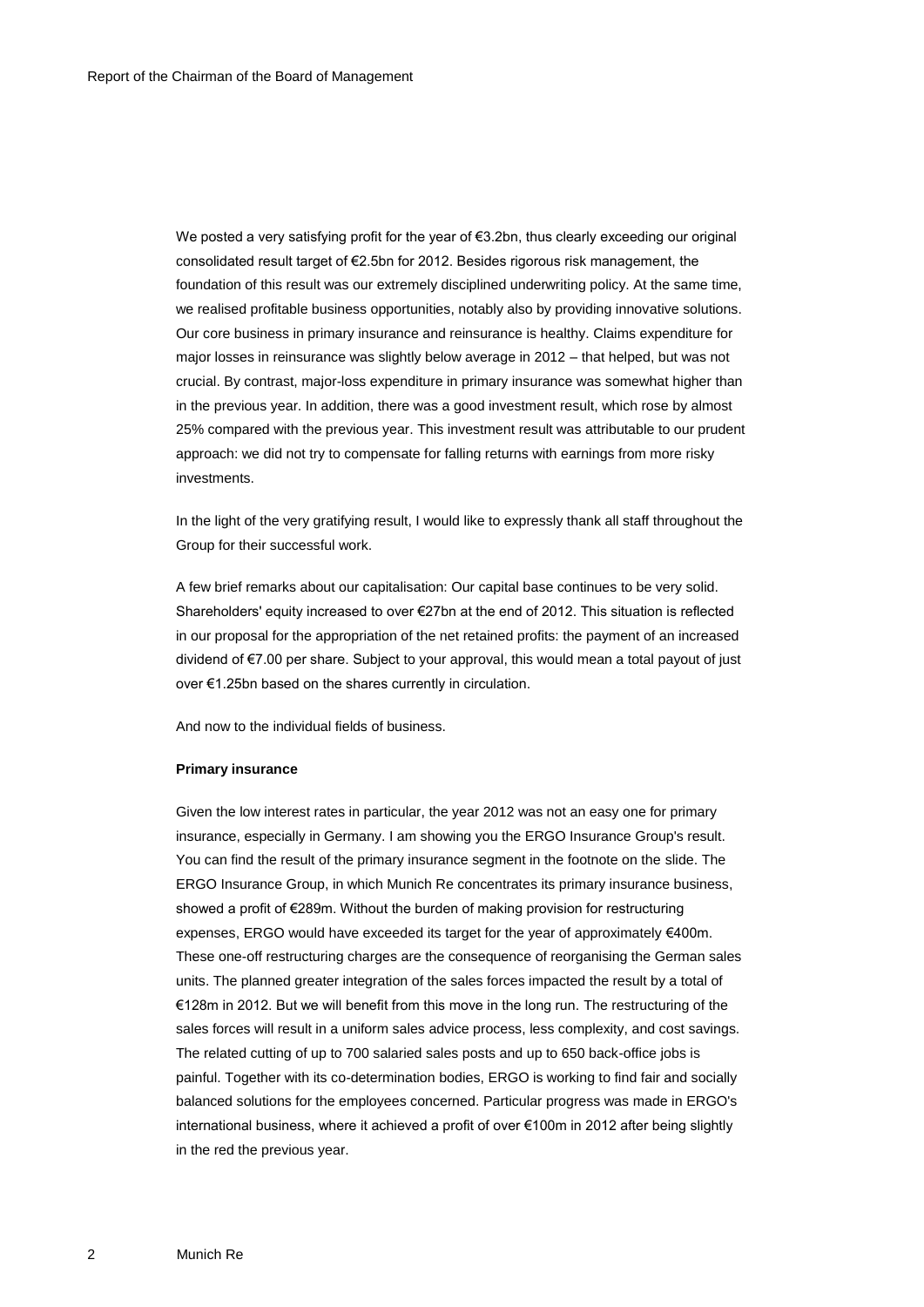I would now like to turn to the next field of business, Munich Health:

#### **Munich Health**

Munich Health is our smallest and youngest field of business, in which we combine Munich Re's health reinsurance operations worldwide and our health primary insurance operations outside Germany. In 2012, Munich Health posted a negative result of €92m. The deficit for the year was mainly due to losses of €86m in the US primary insurance business of the Windsor Health Group. Besides this, the deterioration of the Windsor Health Group's medium-term earnings situation also led to write-downs of €166m for impairments of goodwill and other intangible assets of Munich Health. Naturally, Munich Health has taken extensive and fundamental measures in the Windsor Health Group to significantly improve the result situation. The Windsor Health Group aside, the development of Munich Health's business was decidedly positive, showing a marked increase in profit.

Now to the business field of reinsurance.

#### **Reinsurance**

Reinsurance delivered particularly good results in 2012. Altogether, this business field accounted for €3.1bn of the Group consolidated result. Some €495m of this derived from life reinsurance – a really pleasing result. The chief reason for these excellent figures was a good business performance overall in our core markets. Disability and long-term care business, which in the previous two years had led to burdens on the result, improved in 2012. The high-volume treaties concluded in recent years in Asia and North America made a further marked contribution to the result.

The property-casualty reinsurance segment contributed over €2.5bn to the consolidated result in 2012. Whereas 2011 saw a coincidental accumulation of natural catastrophe losses, 2012 was a normal year in this respect, with slightly below-average expenditure for major losses. As I mentioned last year, covering risks from natural catastrophes is part of our core business in reinsurance. Over a longer period, this business is clearly profitable, thanks to our rigorous risk management and strict underwriting discipline. We are especially satisfied by the performance of our operating field Risk Solutions. This includes companies that we have acquired in recent years, such as the Hartford Steam Boiler Group in the USA. It also includes our experts for specialty insurances here in Munich and worldwide. Their expertise ranges from engineering insurances and inspection services to marine business and the coverage of cyberrisks. With Risk Solutions, we offer our clients in industrial and major-project business a broad range of special products, insurance solutions and services. In the meantime, these specialised units account for over 10% of the operating profit in reinsurance.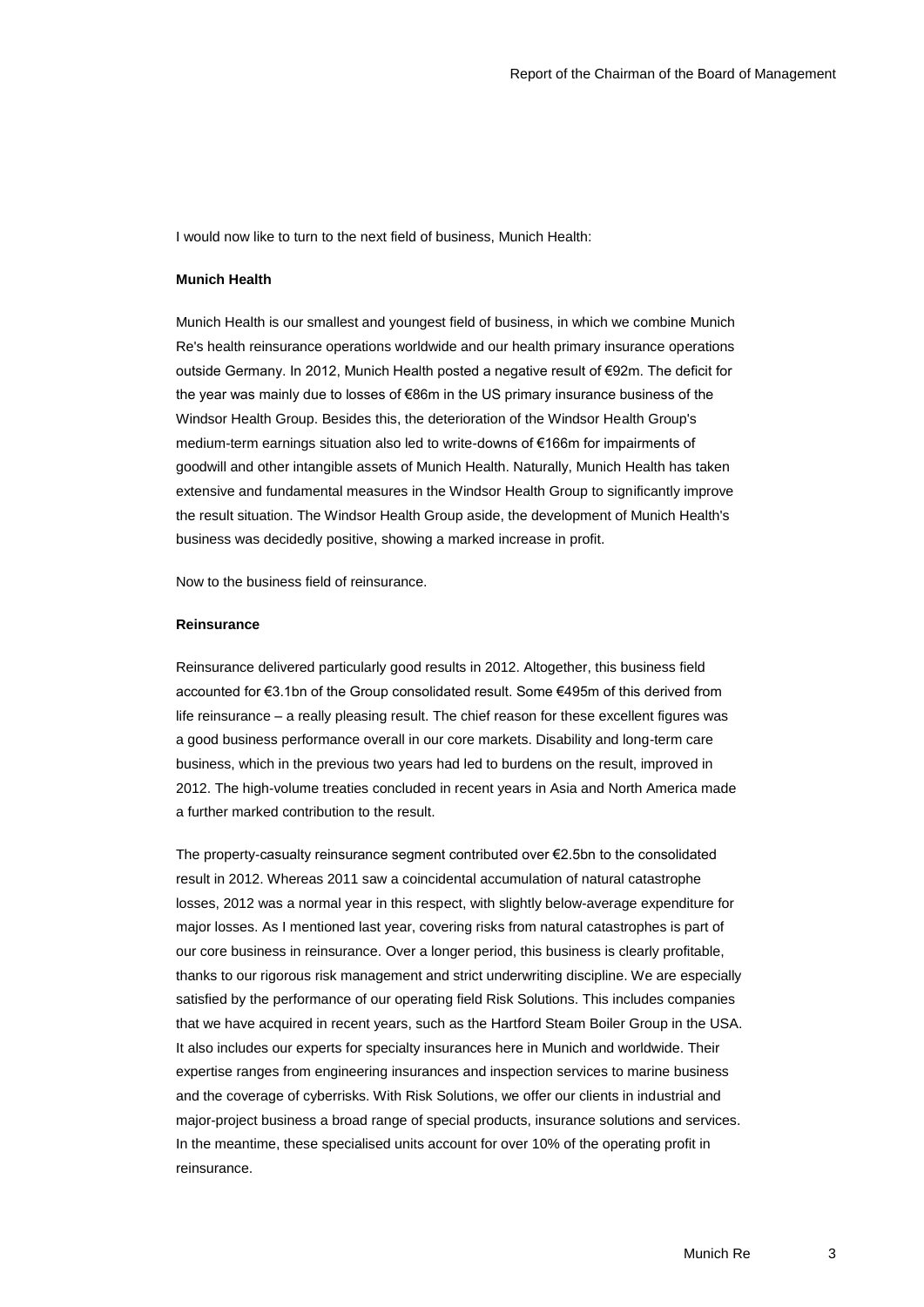The first key date for the renewal of reinsurance treaties in the current year was, as always, 1 January. At this date, somewhat more than half of our non-life reinsurance business was up for renewal. Despite a strong supply of capacity and thus keen competition, we succeeded in slightly increasing the price level, a figure which indicates the profitability of the business.

#### **Prospects**

Ladies and gentlemen, let us look at the current year. We will be publishing detailed figures for the first quarter of this year on 7 May. But we can already say that we have made a very good start to the current year. Altogether, the result for the first quarter should be close to €1bn. I must, of course, ask you to refrain from simply multiplying this figure by four, given that there is still so much of the year ahead of us – but it was definitely a good beginning.

As the case of Cyprus has again clearly shown, the political and economic uncertainty is still considerable. Consequently, we do not expect any rapid and appreciable rise in capital market interest rates in 2013. This means that regular income from investments will tend to fall further. Overall, Munich Re anticipates a return on investment of around 3.3% in the current year. We will continue to attach great importance to diversifying our investments in terms of maturities, asset classes, regions and issuers. In other words, we do not profess to know what the future holds in store, either in the eurozone or beyond. Rather, we intend to be well prepared for at least all likely capital market scenarios.

For the ERGO Insurance Group, we expect a result of between €350m and €450m for 2013. The range for the primary insurance segment is  $€50m$  higher, owing to consolidation. Key topics for ERGO this year will be new products in life insurance, its modified sales advice process, and the restructuring of the German sales organisation. Let me elaborate a little on these three points.

This summer, ERGO will be launching a brand new product generation in life insurance. As a basis for this, ERGO undertook extensive studies on clients' expectations regarding security, flexibility and return. The guarantees in these new products are designed to meet clients' wishes for planning certainty for old age. At the same time, the products are considerably more flexible, enabling them to be adapted much better to peoples' increasingly changing life phases. When all is said and done, it continues to be the case that for most people, life insurance is still by far the best instrument for making private provision for old age; and this applies particularly in a low-interest-rate environment. Allow me to add a remark here: I am especially pleased that the development of this new product generation was advanced by us together as a Group. ERGO will safeguard the guarantees it gives in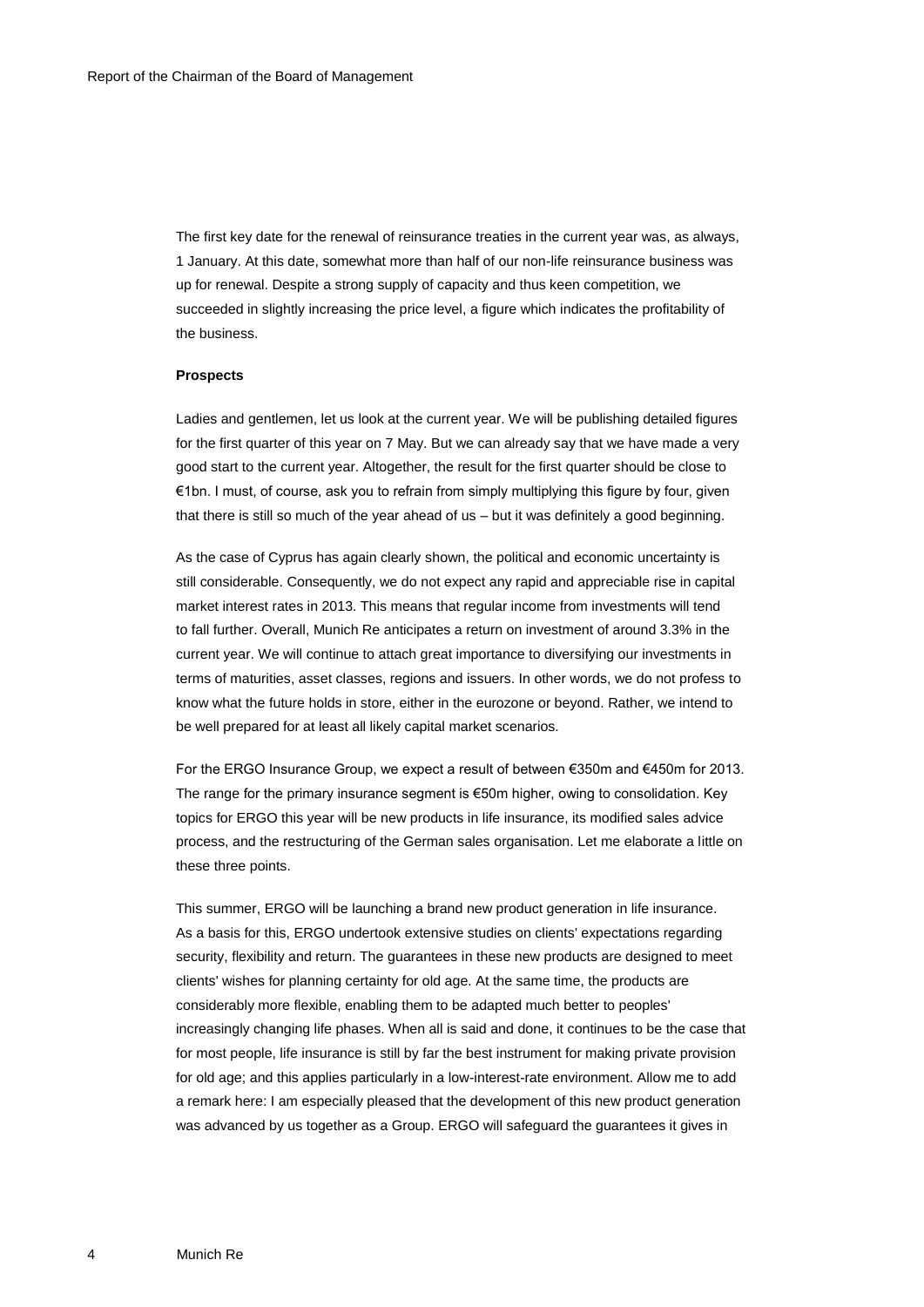these new products by means of an intra-Group reinsurance solution. I am convinced that this concept is the right answer to the challenges in life insurance – both for clients and for shareholders.

ERGO's claim "To insure is to understand" does not only mean offering products that consider the concrete needs of clients and offer the right solution. The precondition for doing so is, first and foremost, appropriate consultancy. That is why ERGO has completely revised its sales advice process and will be introducing the new approach step by step in the course of the year. Incidentally, "advice" is the main topic of the second ERGO customer report that will be published in the next few days. I hope many of you read this customer report and let us have your opinion.

As already stated, ERGO has launched a quality and efficiency programme for its sales forces in Germany. With a view to achieving unified steering, the current five sales organisations are being merged into two large units under a single ERGO sales company. This enables the sales organisations to be managed more efficiently and supported more effectively. Recruitment of new sales agents can be centralised and the sales force can present one face to the customer. Altogether, ERGO is thus reducing complexity and, as a consequence, can significantly reduce costs.

We expect the introduction of the new product family in life insurance, the improved sales advice approach and the restructuring of our sales organisation to provide important stimuli for growth and earnings.

In Munich Re's business field, Munich Health, a further loss cannot be ruled out yet in the current year, owing to the difficult situation with the Windsor Health Group. However, as Munich Health's global business is otherwise developing positively, we remain convinced of the potential of this business field. The international healthcare markets offer a host of earnings opportunities in the light of medical progress and steadily increasing life expectancy.

We project that the consolidated result in reinsurance will total between €2.3bn and €2.5bn in 2013. Our bespoke consultancy services and the comprehensive solutions we offer our clients are the basis for our success. These include partnering our clients in the often challenging task of adjusting to changes in regulatory requirements, which will become significantly more demanding in many countries in the coming years. We are naturally adhering to our selective, disciplined underwriting policy. In life reinsurance, we foresee further good results and continued dynamic growth in Asia.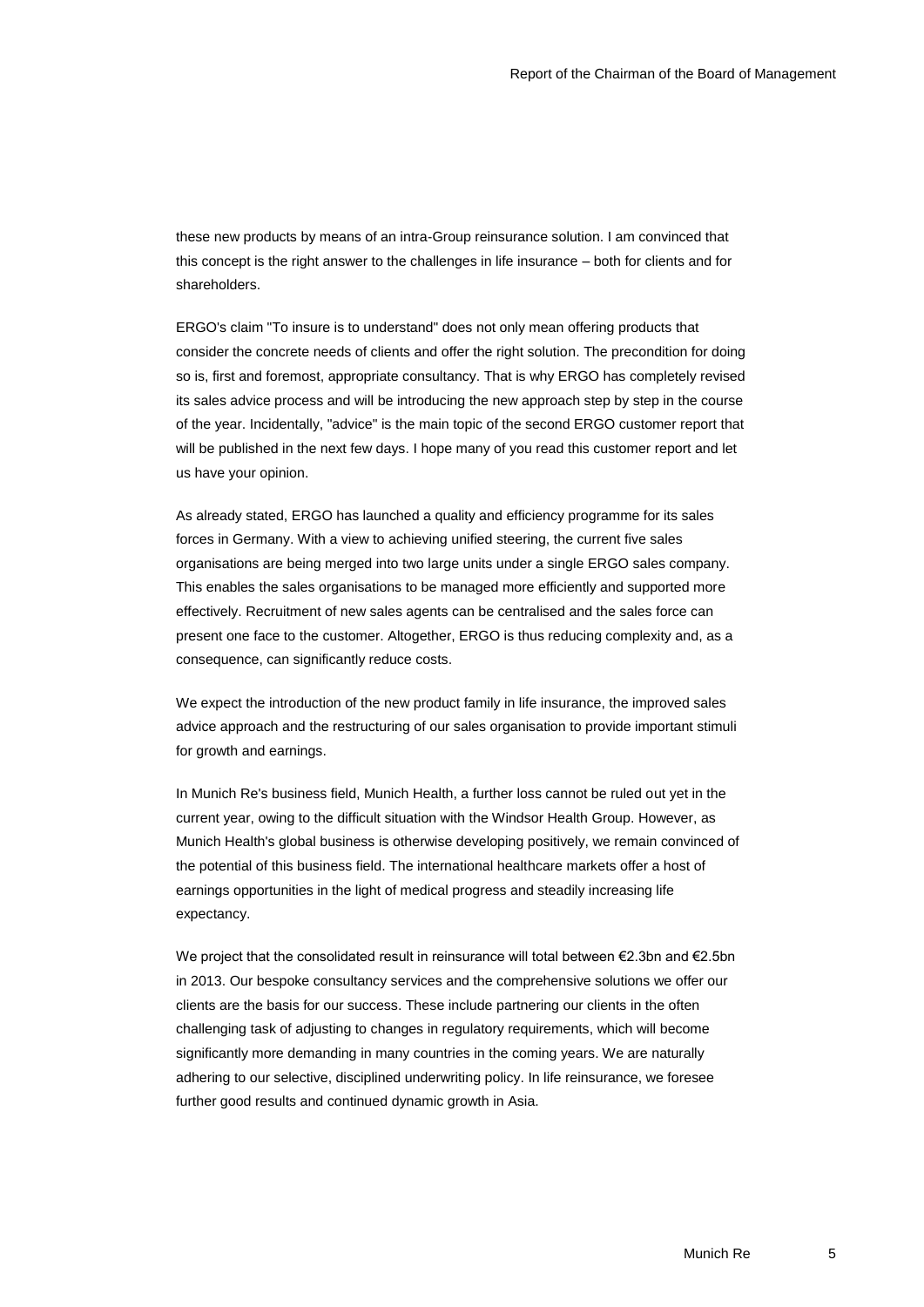We are aiming for an overall Group consolidated profit of close to €3bn for the current financial year. As always, this statement is subject to major-claims experience being within normal bounds and to our earnings not being impacted by severe currency or capital market movements or other significant changes in our business parameters.

Thus, as you can see, we intend to remain a safe and profitable investment for you, ladies and gentlemen.

Before I provide a few words of explanation on the agenda items, I would like to take the opportunity to address a topic that has exercised many of us. When I say "us", I am referring not just to Munich Re but to the entire German insurance industry and its clients.

Since last autumn and continuing into March this year, the treatment of valuation reserves in life insurance has been an issue that has occupied customers, insurers, supervisory authorities, politicians, consumer protection organisations, the media and economists. These reserves are often called "hidden reserves". The debate on how they should be treated has, in our view, been a classic example of how issues that need to be urgently resolved are blocked by mistaken consumer protection: mistaken, because it is wrong to overprotect individual consumers – in this case policyholders – at the expense of all policyholders.

Hidden or valuation reserves come into being if the present market value of a security is higher than the price that was paid for acquiring it. In the current prolonged phase of low interest rates, these valuation reserves have increased markedly. Since 2008, Section 153 of the German insurance contract law has provided that, on termination of life insurance policies, the policyholders concerned are credited with 50% of the apportionable valuation reserves. In an environment of low interest rates – as at present – this participation in the valuation reserves of fixed-interest securities gives rise to substantial distortions, because life insurers have to give their clients a share of the valuation reserves when their policies are cancelled or mature. In practice, this means that insurers are forced to sell higheryielding securities – for that is where the valuation reserves are – prematurely. Insurers can no longer hold these securities until maturity, so as to book for all customers what, by the standards of today's interest-rate environment, are relatively high returns.

The President of the German Insurance Association has called this – and I quote – "economic lunacy". The Insurance Association estimates that in 2012 the current rules resulted in 5% of clients receiving additional special payouts. For 95% of customers, it means that the running yield is reduced by half a percentage point. Given that the yield on ten-year German government bonds is around 1.3%, that is a huge loss. The balance of interests between policyholders whose policies are cancelled or mature and those who remain in the insurance company's portfolio thus no longer functions.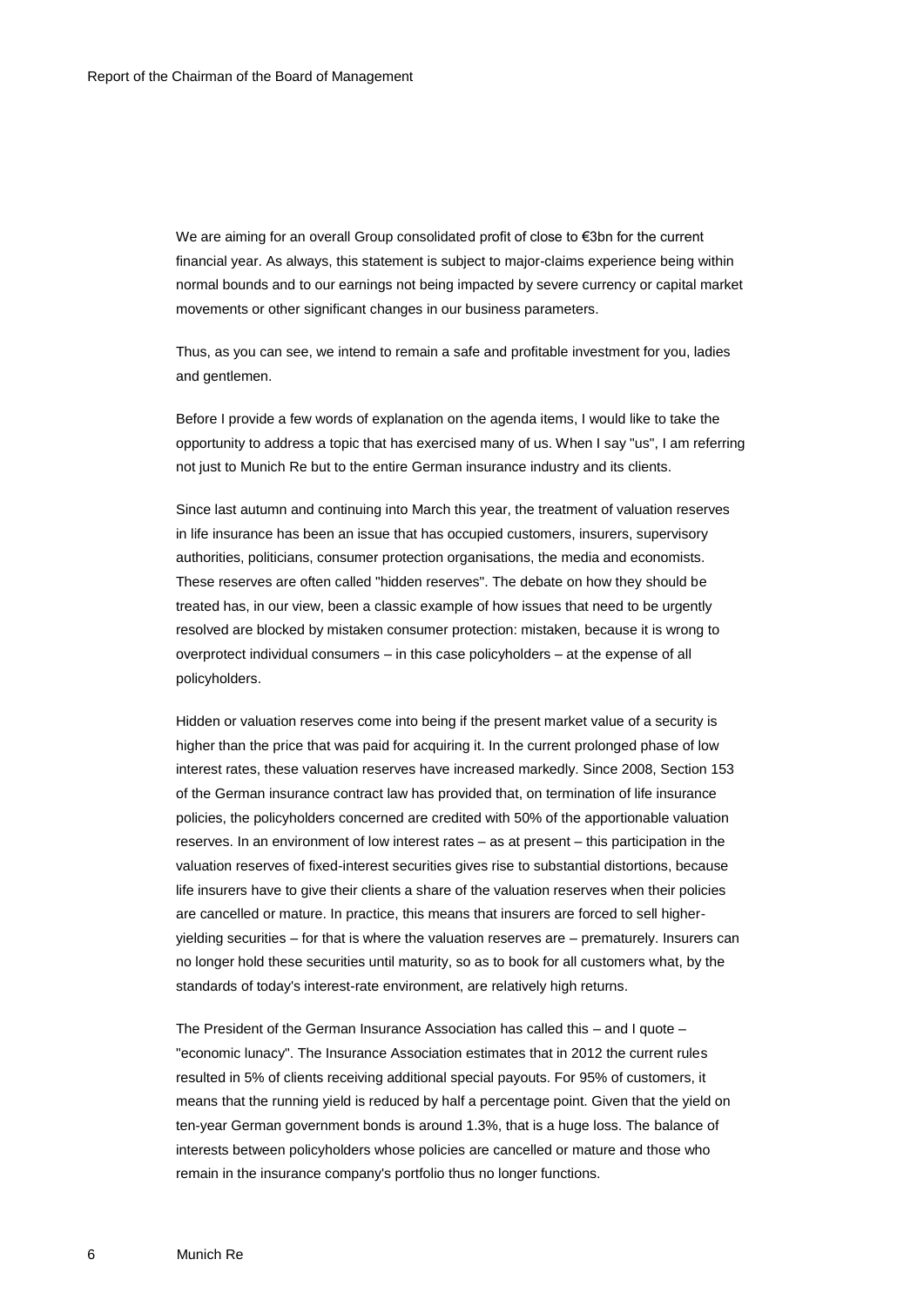In the light of this, the Finance Committee of the German Bundestag recommended in November 2012 that the current rules be changed. It proposed that during the low-interestrate phase, valuation reserves from fixed-interest securities should only have to be paid out for maturing and cancelled policies if they are not needed to meet guarantees. Valuation reserves on equities, real estate and other investments should continue to be paid out at a rate of 50% to policyholders on termination of their policies.

You probably know the outcome: whilst the Bundestag voted in favour of this recommendation at the beginning of November, the Bundesrat invoked the Mediation Committee, where negotiations continued until this March. When no agreement was reached, the amendment to the law was shelved, probably until after the next general election.

Now I do not want to lament about whether, and if so which, errors in communication were made – also by insurers – in preparing the passage of this bill. What troubles me is a fundamental trend in Germany and Europe that increasingly puts the interests of individuals before the interests of the community of policyholders. After all, this contradicts an essential principle of insurance: that it always entails a risk community. I very much hope that this principle will be more strongly observed in future, which will clearly take some political courage. It should not be the case that 5% of policyholders happen to benefit and the other 95% pay for this just because their policies do not mature until later.

After this excursus into the realm of politics concerning what we regard as an important issue, I would like to conclude with some remarks on the agenda items on which you will vote today.

#### **Information on the voting items**

The agenda with a summary of our motions was sent to you by post. The full wording of these motions, along with all the other reports and information, has also been accessible on our website. You will find the long version of the invitation among the documents you received at the entrance to the meeting.

#### Mr. Pischetsrieder has already commented on **agenda items 5, 6 and 7**.

A remark on **agenda item 2**, "Appropriation of the net retained profits from the financial year 2012". As already mentioned, we are proposing that you participate in the success of the past financial year through a dividend of €7.00 per share, up from €6.25. In relation to the closing share price at the end of last year, this represents a dividend yield of around 5.2%. We thus maintain our position at the head of the field among DAX 30 stocks and continue our attractive dividend policy.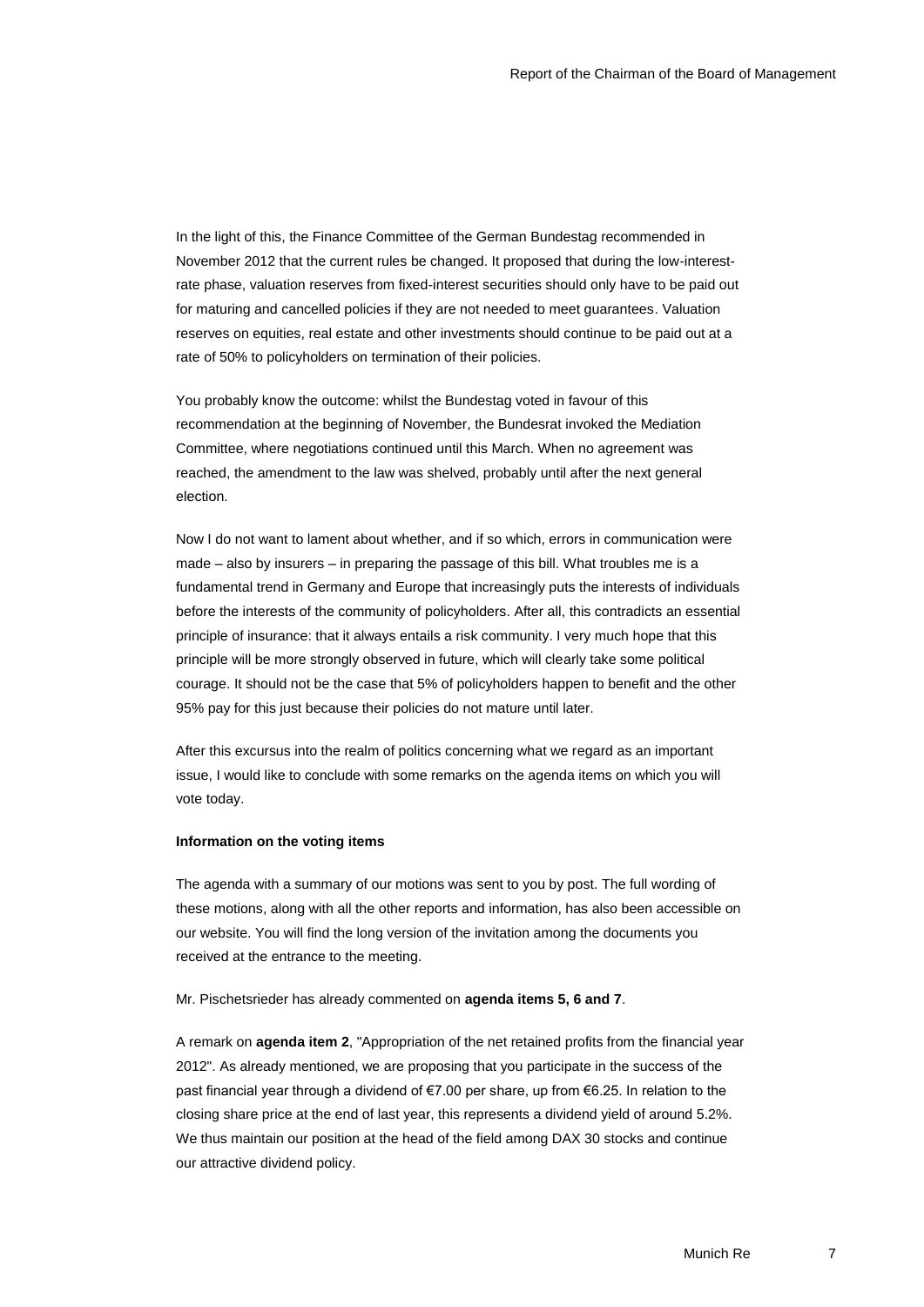One more remark on the proposal for the appropriation of profits. Since the convening of the AGM was published in March, the number of own, non-dividend-bearing shares has decreased somewhat. The Supervisory Board and the Board of Management have adjusted the items "amount to be distributed" and "amount to be carried forward to new account" to take account of the current number of own shares held. You can find the updated motion in the brochure you obtained at the entrance.

In this connection, I should inform you that today there are a total of 42,313 own shares in the possession of Group companies, representing 0.02% of the current share capital. These shares serve solely to hedge stock appreciation rights granted to management. So far, the authorisation adopted at the 2011 Annual General Meeting to acquire and use own shares has only been utilised for the purpose of hedging these stock appreciation rights. Since the last Annual General Meeting, a total of 97,978 shares, representing 0.06% of the share capital, have been acquired via the stock exchange for a price of around  $€12.4$ m. On the other hand, a total of 1,766,679 shares have been sold since then, representing nearly 1% of the share capital. You can find details on the development of own shares in the past financial year on pages 217 and 218 of our Group Annual Report, which again also contains an explanatory report on Munich Re shares and your related rights.

Under **agenda item 8**, the authorisation to increase the share capital is to be renewed so that the Company continues to have the option, if necessary, of strengthening its capital flexibly and at short notice by means of this instrument in the coming years. The current authorisation expires at the beginning of the coming year, before the next Annual General Meeting. The scope and conditions of the authorisation are to remain the same as for the existing one. The Board of Management will in each case carefully examine whether the utilisation of the authorised capital increase is in the interests of the Company and its shareholders. There are no concrete plans at present regarding utilisation of the authorised capital increase.

So much for my comments on the items to be voted on at today's Annual General Meeting. I will conclude my remarks by asking you to vote in favour of our motions on the agenda.

(Check against delivery)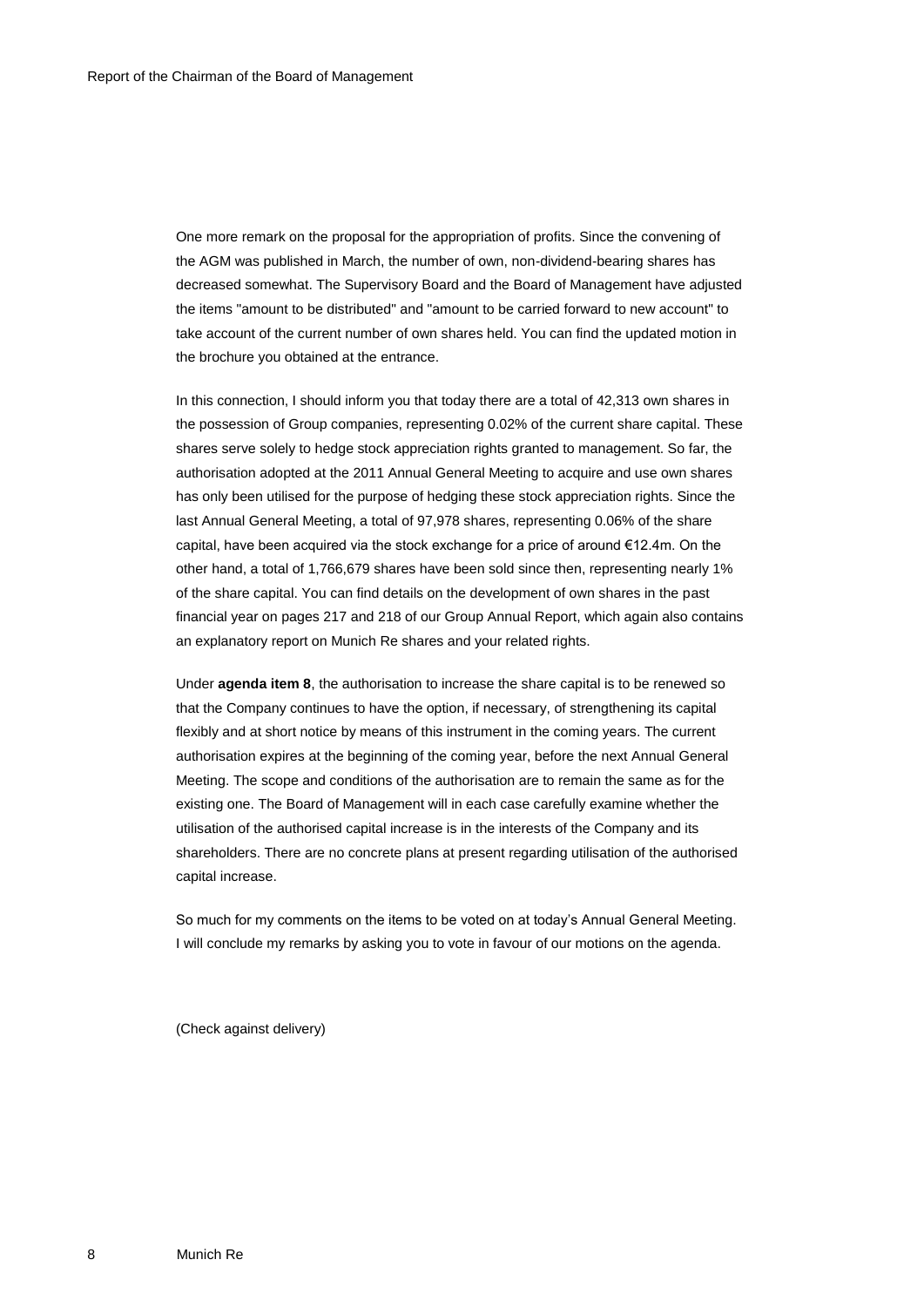

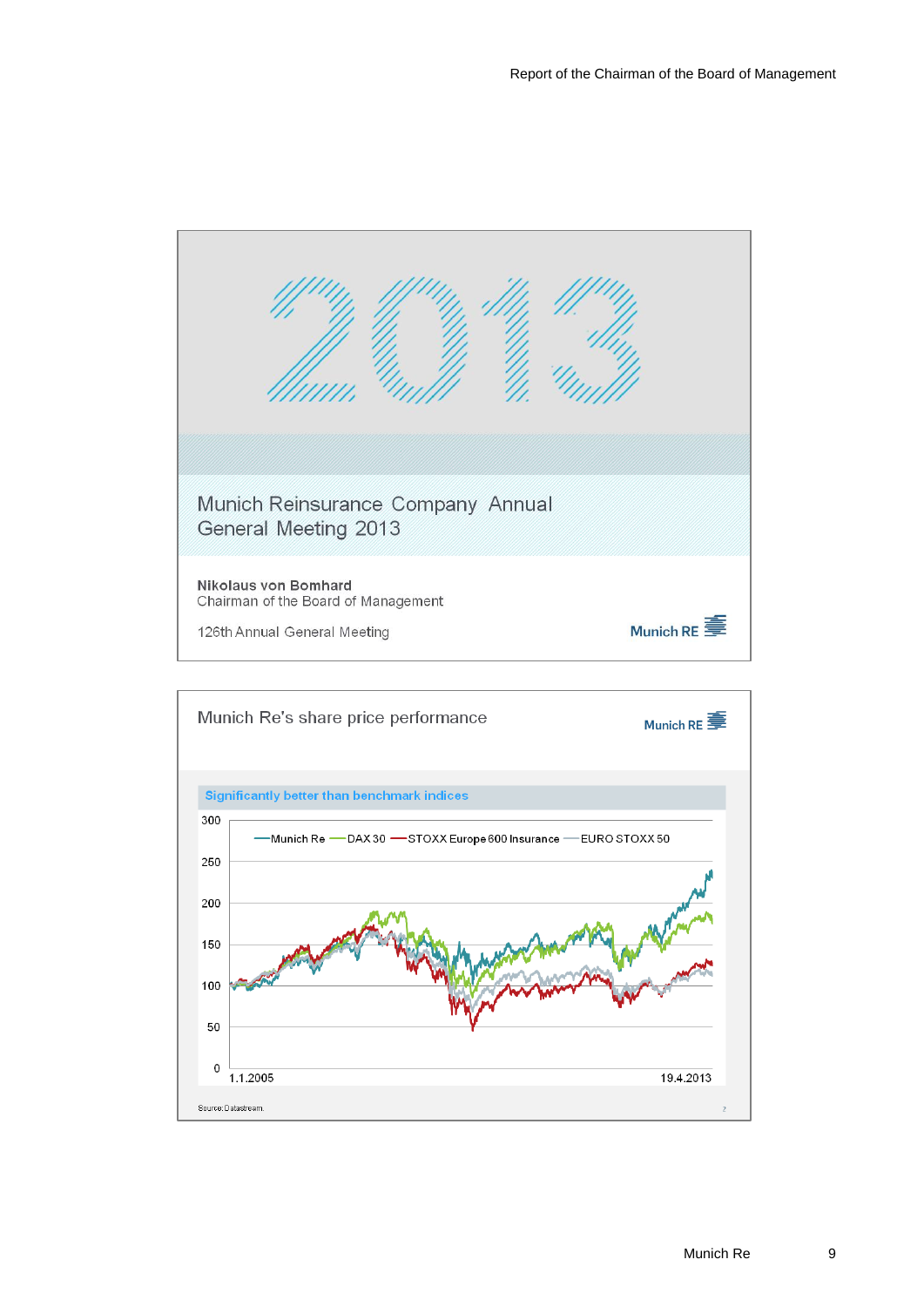

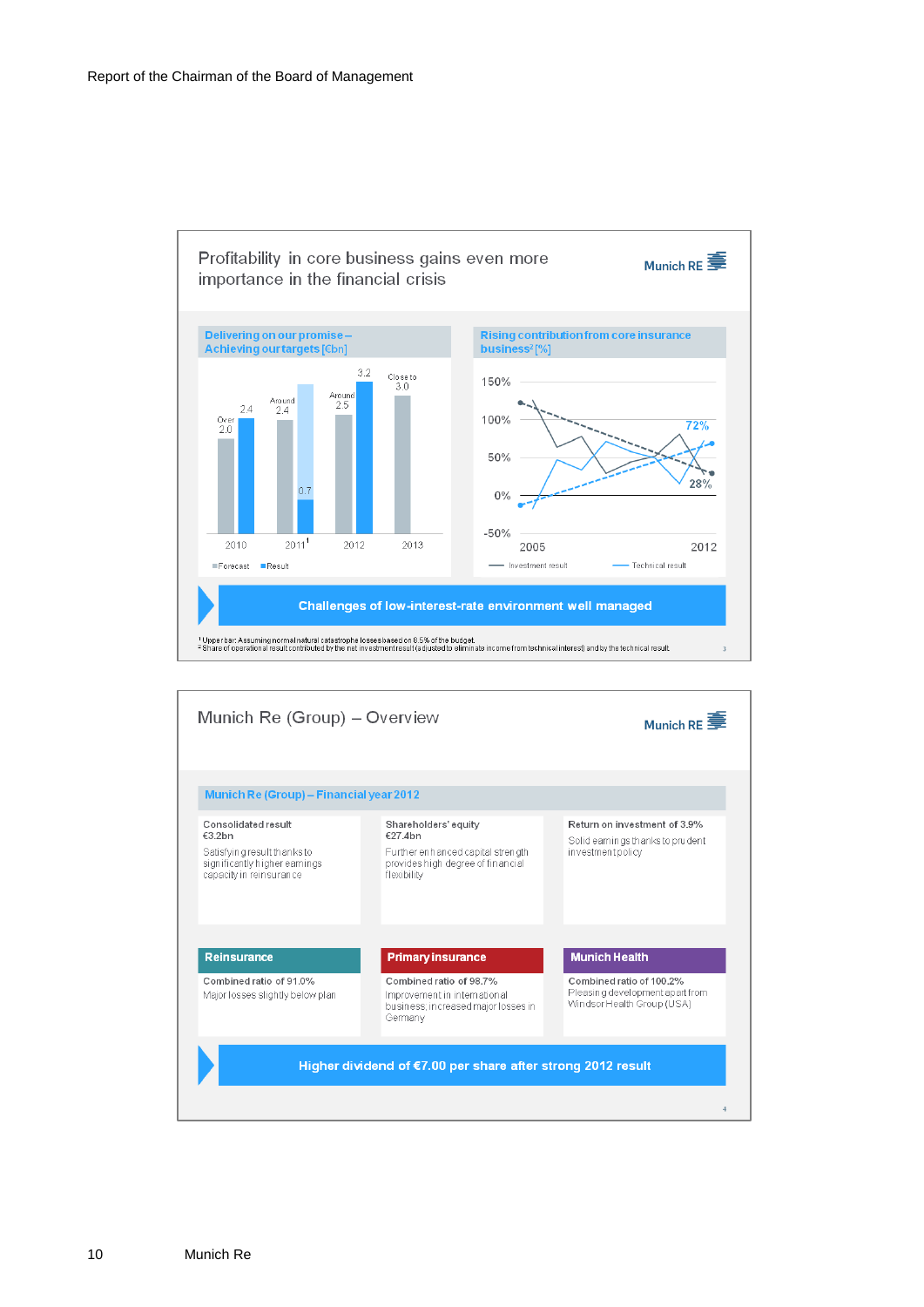

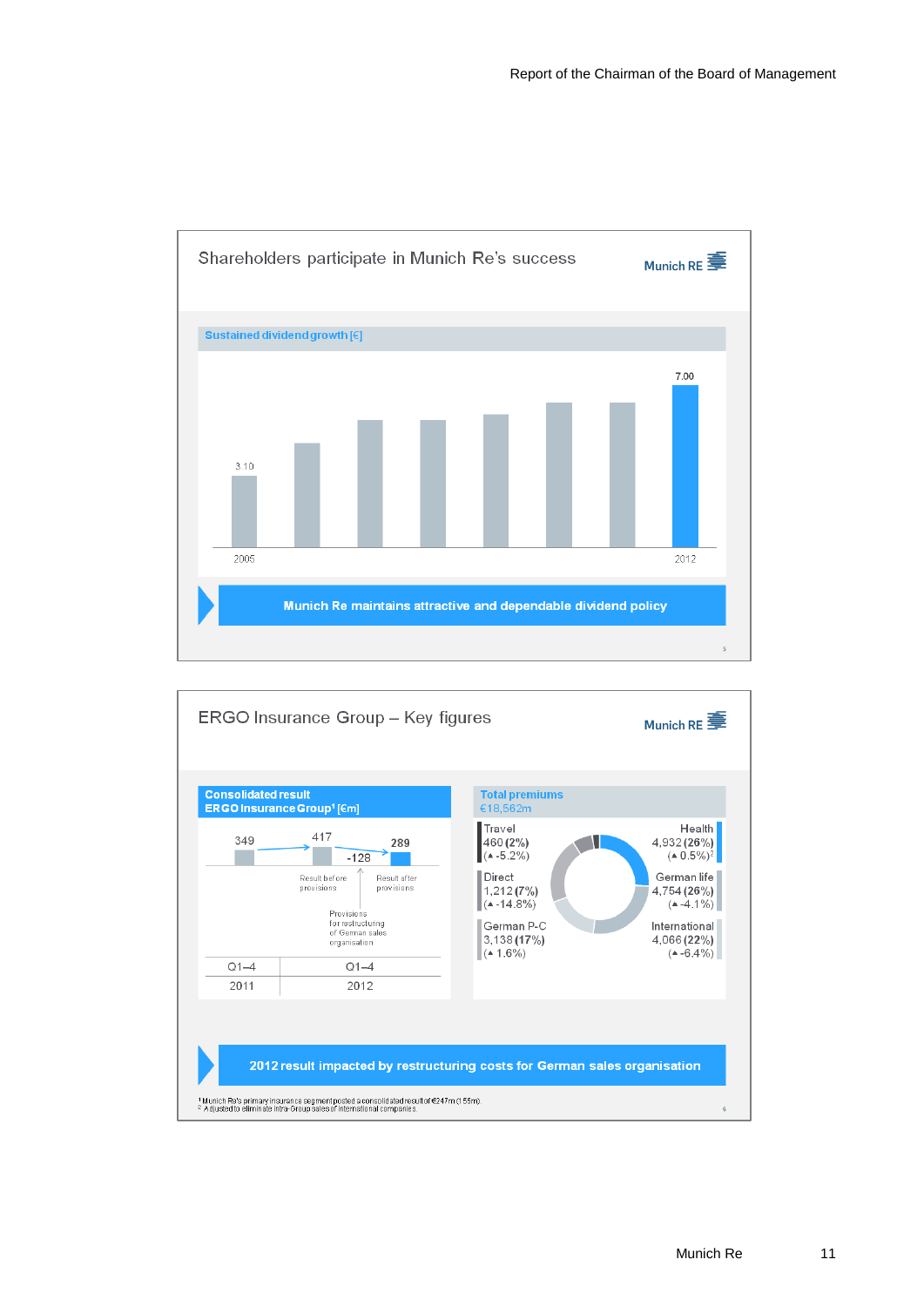

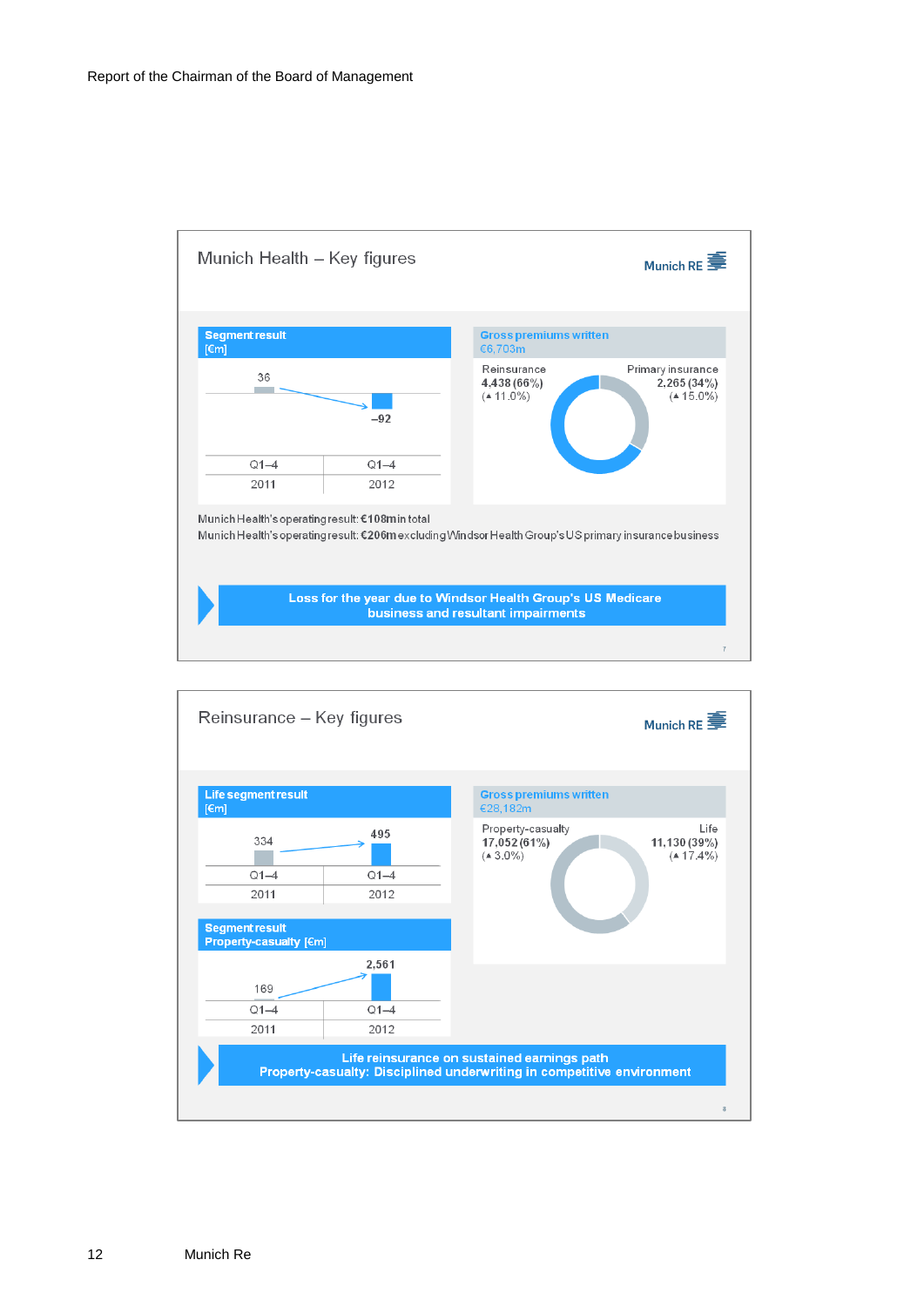| <b>Munich Re (Group)</b><br>Return on investment<br>Consolidated result<br>Gross premiums written<br>€52bn<br>3.9%<br>2012<br>2012<br>2012<br>Target 20131<br>Target 2013<br>€50-52bn<br>$-3.3\%$<br>Target 2013<br>Focus on bottom-line<br>Ongoing low-interest-rate<br>RORAC target of 15% after<br>growth prevails - Volume<br>environment gradually<br>tax over the cycle to stand<br>not an end in itself<br>reducing running yield to<br>$~2.5\%$<br><b>Munich Health</b><br><b>Reinsurance</b><br><b>Primary insurance</b><br>Segment result<br>Segment result<br>Segment result<br>2012<br>€3.1bn<br>2012<br>€247m<br>2012<br>Target 2013<br>€2.3-2.5bn<br>An other loss cannot be ruled out<br>Target 2013<br>€400-500m <sup>2</sup> | Outlook for 2013 |  |  |                         |
|-----------------------------------------------------------------------------------------------------------------------------------------------------------------------------------------------------------------------------------------------------------------------------------------------------------------------------------------------------------------------------------------------------------------------------------------------------------------------------------------------------------------------------------------------------------------------------------------------------------------------------------------------------------------------------------------------------------------------------------------------|------------------|--|--|-------------------------|
|                                                                                                                                                                                                                                                                                                                                                                                                                                                                                                                                                                                                                                                                                                                                               |                  |  |  |                         |
|                                                                                                                                                                                                                                                                                                                                                                                                                                                                                                                                                                                                                                                                                                                                               |                  |  |  | €3.2bn<br>Close to €3bn |
|                                                                                                                                                                                                                                                                                                                                                                                                                                                                                                                                                                                                                                                                                                                                               |                  |  |  |                         |
|                                                                                                                                                                                                                                                                                                                                                                                                                                                                                                                                                                                                                                                                                                                                               |                  |  |  |                         |
|                                                                                                                                                                                                                                                                                                                                                                                                                                                                                                                                                                                                                                                                                                                                               |                  |  |  |                         |
|                                                                                                                                                                                                                                                                                                                                                                                                                                                                                                                                                                                                                                                                                                                                               |                  |  |  | $-692m$                 |
| at present                                                                                                                                                                                                                                                                                                                                                                                                                                                                                                                                                                                                                                                                                                                                    |                  |  |  |                         |

| Information on the agenda |                                                                                                                                                                                                                                                                        | Munich RE |
|---------------------------|------------------------------------------------------------------------------------------------------------------------------------------------------------------------------------------------------------------------------------------------------------------------|-----------|
| <b>Agenda item 2</b>      | Resolution on the appropriation of the net retained profits from the financial<br>year 2012                                                                                                                                                                            |           |
| <b>Agenda item 3</b>      | Resolution to approve the actions of the Board of Management                                                                                                                                                                                                           |           |
| Agenda item 4             | Resolution to approve the actions of the Supervisory Board                                                                                                                                                                                                             |           |
| <b>Agenda item 5</b>      | Resolution to approve the remuneration system for the Board of Management                                                                                                                                                                                              |           |
| Agenda item 6             | Resolution to appoint a member of the Supervisory Board                                                                                                                                                                                                                |           |
| Agenda item 7             | Resolution to amend Article 15 of the Articles of Association<br>(remuneration of the Supervisory Board)                                                                                                                                                               |           |
| <b>Agenda item 8</b>      | Resolution to cancel the existing authorisation for increasing the share capital<br>under "Authorised Capital Increase 2009", to replace this with a new authorisation<br>"Authorised Capital Increase 2013", and to amend Article 4 of the Articles of<br>Association |           |
|                           |                                                                                                                                                                                                                                                                        | 10        |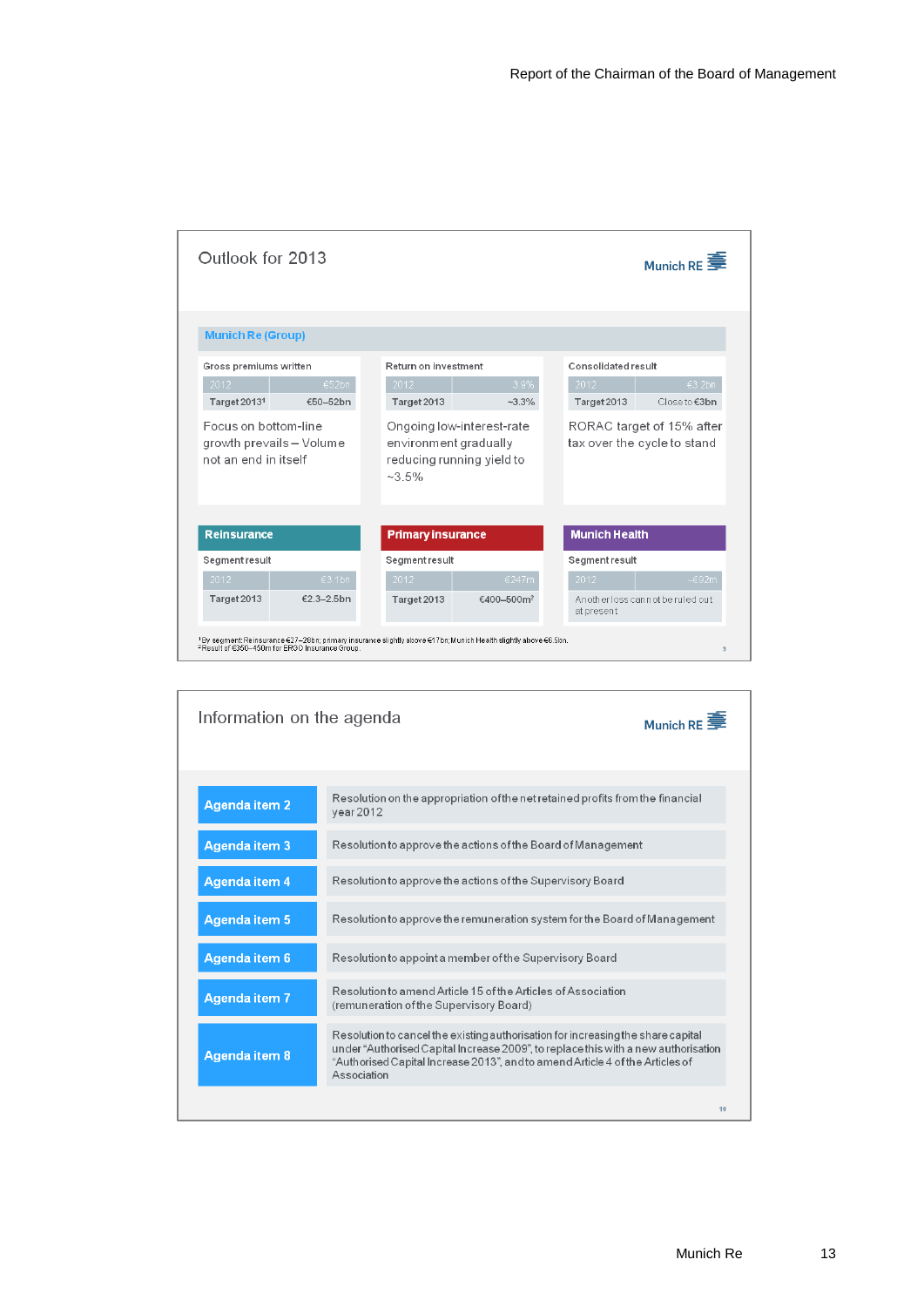## **Imprint Service**

#### © 2013

Münchener Rückversicherungs-Gesellschaft Königinstrasse 107 80802 München Germany www.munichre.com

#### Responsible for content

Group Reporting Group Communications

### Printed by

Druckerei Fritz Kriechbaumer Wettersteinstraße 12 82024 Taufkirchen/München Germany

The official German original of this report is also available from the Company. In addition, you can find our annual report and interim reports, along with further information about Munich Re, on the internet at www.munichre.com.

Greenhouse gas emissions from paper productions for this annual report are offset through Munich Re's carbonneutral strategy.

#### Service for private investors

Alexander Rappl Tel.: +49 89 38 91-2255 Fax: +49 89 38 91-45 15 shareholder@munichre.com

#### Service for investors and analysts

Christian Becker-Hussong Tel.: +49 89 38 91-39 10 Fax: +49 89 38 91-98 88 ir@munichre.com

#### Service for media

Johanna  Weber Tel.: +49 89 38 91-26 95 Fax: +49 89 38 91-35 99 presse@munichre.com



All the facts and figures for the 2012 financial year can be found in our Group Annual Report. More at www.munichre.com/ annualreport2012